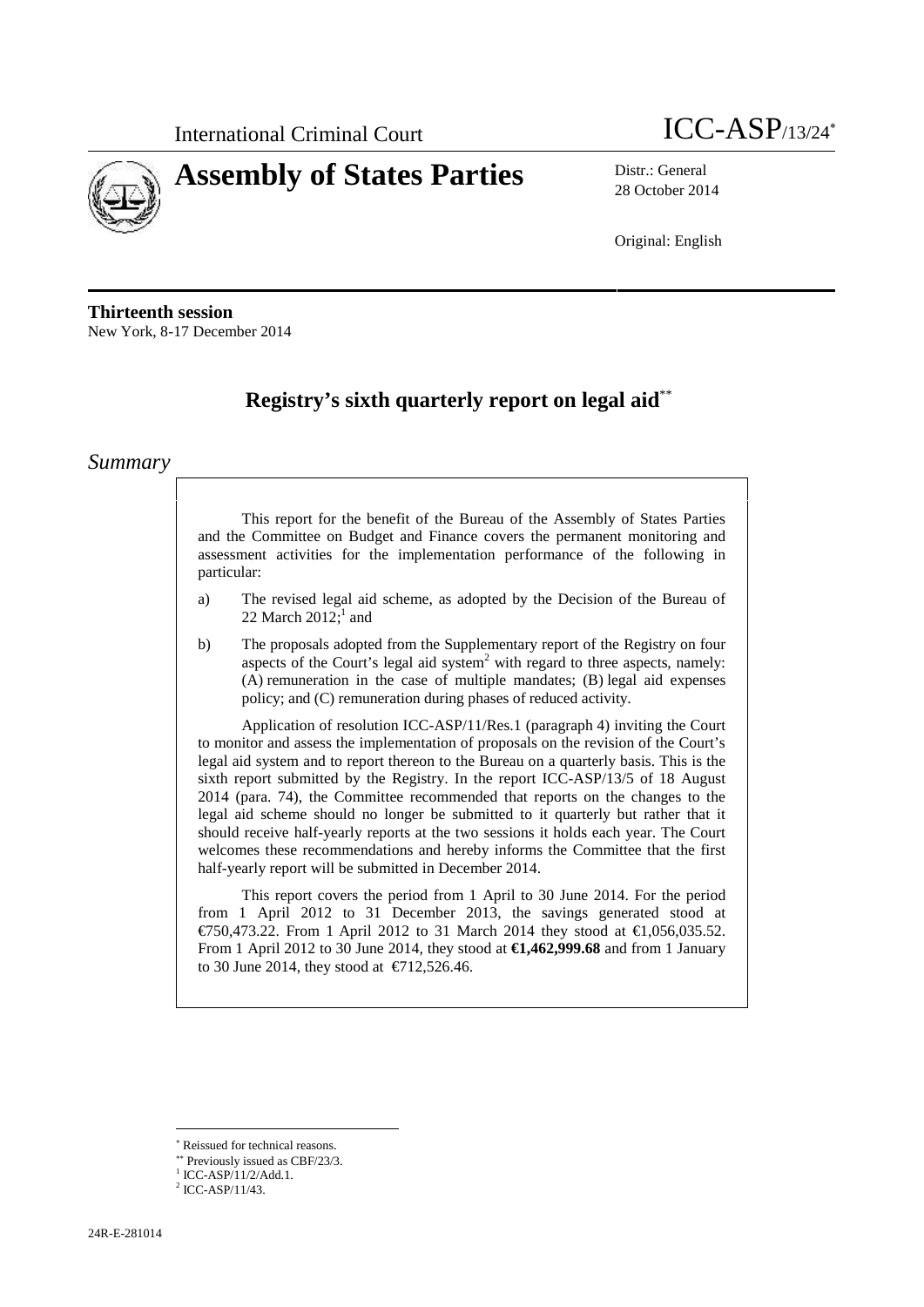| Aspects of the legal aid scheme                            | Savings (euros) |
|------------------------------------------------------------|-----------------|
| Teams appointed after 1 April 2012                         | 56,443.20       |
| Changes in teams                                           | 16,607.24       |
| Individual instances of representation                     | 15,666          |
| Appointment of permanent counsel                           | 25,153.64       |
| Deferred implementation of the revised remuneration scheme | 35,253          |
| Gradual implementation of the revised remuneration scheme  | 14,199          |
| Compensation for professional charges                      | 0               |
| Multiple mandates                                          | 50,138.08       |
| Expenses and other costs                                   | 67,000          |
| Legal aid in Article 70 proceedings                        | 126,504         |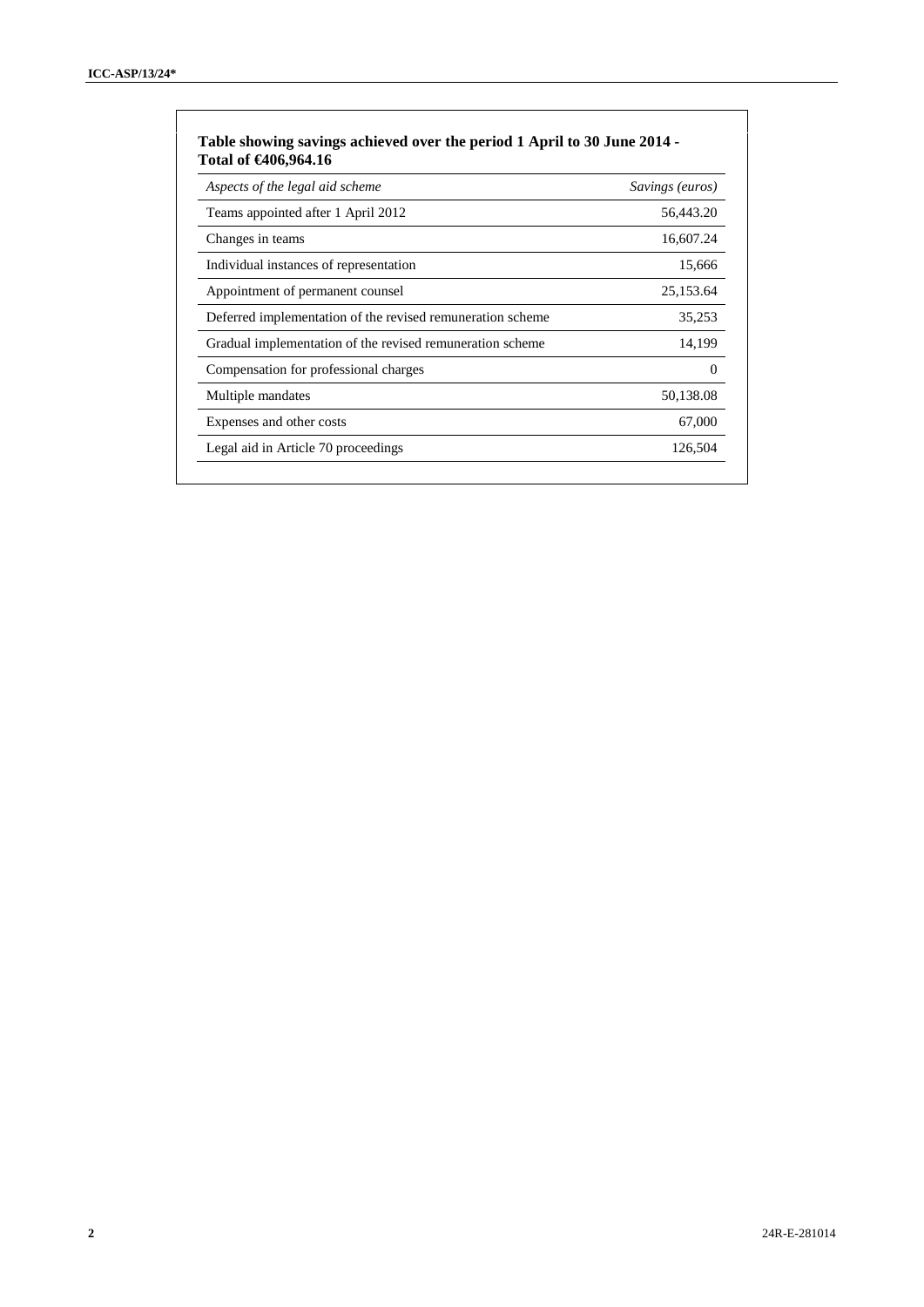# **I. Introduction**

Noting the Registry's five previous quarterly reports<sup>3</sup> and pursuant to resolution ICC-ASP/11/Res.1 (paragraph 4) inviting the Court to monitor and assess the implementation of proposals on the revision of the Court's legal aid system and to report thereon to the Bureau of the Assembly of States Parties (the "Bureau") on a quarterly basis,<sup>4</sup> the Registry presents this Sixth quarterly report on its permanent monitoring and assessment activities: a) of the revised legal aid system as adopted by the Decision of the Bureau of 22 March 2012 ("the Decision");<sup>5</sup> and b) three aspects of the proposals contained in the "Supplementary report of the Registry on four aspects of the Court's legal aid system" ("the Supplementary Report"), $6$  namely: (A) remuneration in the case of multiple mandates; (B) expenses policy; and (C) remuneration during phases of reduced activity.

2. In the report ICC-ASP/13/5 of 18 August 2014, the Committee recommended that that reports on the changes to the legal aid scheme should no longer be submitted to it quarterly but rather that it should receive half-yearly reports at the two sessions it holds each year.<sup>7</sup> The Court welcomes these recommendations and hereby informs the Committee that the first half-yearly report will be submitted in December 2014.

3. This report covers the period from 1 April to 30 June 2014. The savings reported include estimates because some time-sheets have yet to be submitted.

# **II. Implementation of the Decision of the Bureau**

4. The Decision was notified on 23 March 2012, for implementation with effect from 1 April 2012. It was implemented as indicated below.

### **A. Implementation of appendix I, part C of the Decision of the Bureau: revised remuneration system**

#### **1. Teams appointed after 1 April 2012**

5. On 4 April 2013, a suspect<sup>8</sup> applied for legal aid, which was granted on a provisional basis on 12 April 2013.<sup>9</sup> The Registry formalized the appointment of his counsel on 26 April 2013. A core team was then established, supplemented by an additional legal assistant remunerated in accordance with the Decision's scale of fees up until 18 June 2014. With the confirmation of the charges the case moved to the trial phase which justified the allocation of funds to remunerate an associate counsel.<sup>10</sup> The savings achieved for this team stand at  $\text{\textsterling}26,939.20$ .<sup>11</sup>

6. On 2 December 2013 the Chamber appointed the Office of Public Counsel for Victims ("OPCV") to represent the victims in the *Ntganda* case.<sup>12</sup> The OPCV is supported by two legal assistants in the field who were appointed on 2 December 2014. Rules governing multiple mandates have been applied to one assistant who is also acting as counsel in the *Lubanga* case. The savings achieved in this instance stand at  $\epsilon$ 7,344.<sup>1</sup>

<sup>&</sup>lt;sup>3</sup> CBF/20/2, 27 February 2013; CBF/21/2, 10 July 2013; CBF/21/19, 20 August 2013; CBF/22/2, 10 February 2014; CBF/22/17, 17 April 2014.

ICC-ASP/11/20, vol I, part III.A, ICC-ASP/11/Res.1, Section H, paras 3 and 4.

<sup>5</sup> ICC-ASP/11/2/Add.1.

 $^6$  Supplementary report of the Registry on four aspects of the Court's legal aid system, ICC-ASP/11/43, 1 November 2012.  $^7$  ICC-ASP/13/5, draft version, para. 74

<sup>&</sup>lt;sup>8</sup> The Prosecutor v. Bosco Ntaganda, ICC-01/04-02/06.<br><sup>9</sup> ICC-01/04-02/06-48.

<sup>&</sup>lt;sup>10</sup> The inclusion of the Associate Counsel on 9 June 2013 generated  $\in$  9.939.80 of savings in June 2014.<br><sup>11</sup> This amount includes the savings associated with the core team ( $\in$ 24,999.40), the associate counsel and mu mandates for a legal assistant  $(\text{€}1,005.50)$  who is acting in a second case (*Lubanga*). Remuneration for this assistant is established in accordance with the Decision  $(E4,889)$  and the arrangements applicable to multiple mandates where fees are reduced by 50% in the second case. <sup>12</sup> ICC-01/04-02/06-160, 2 December 2013.

<sup>&</sup>lt;sup>13</sup> The application of the revised system generates monthly savings of  $\bigoplus$ , 224 for each of the legal assistants, a total of €7,344 for the reporting period. The savings achieved by the appointment of the OPCV in the various cases where the Chamber has made this decision are considerably greater but these calculations do not form part of the remit of this report.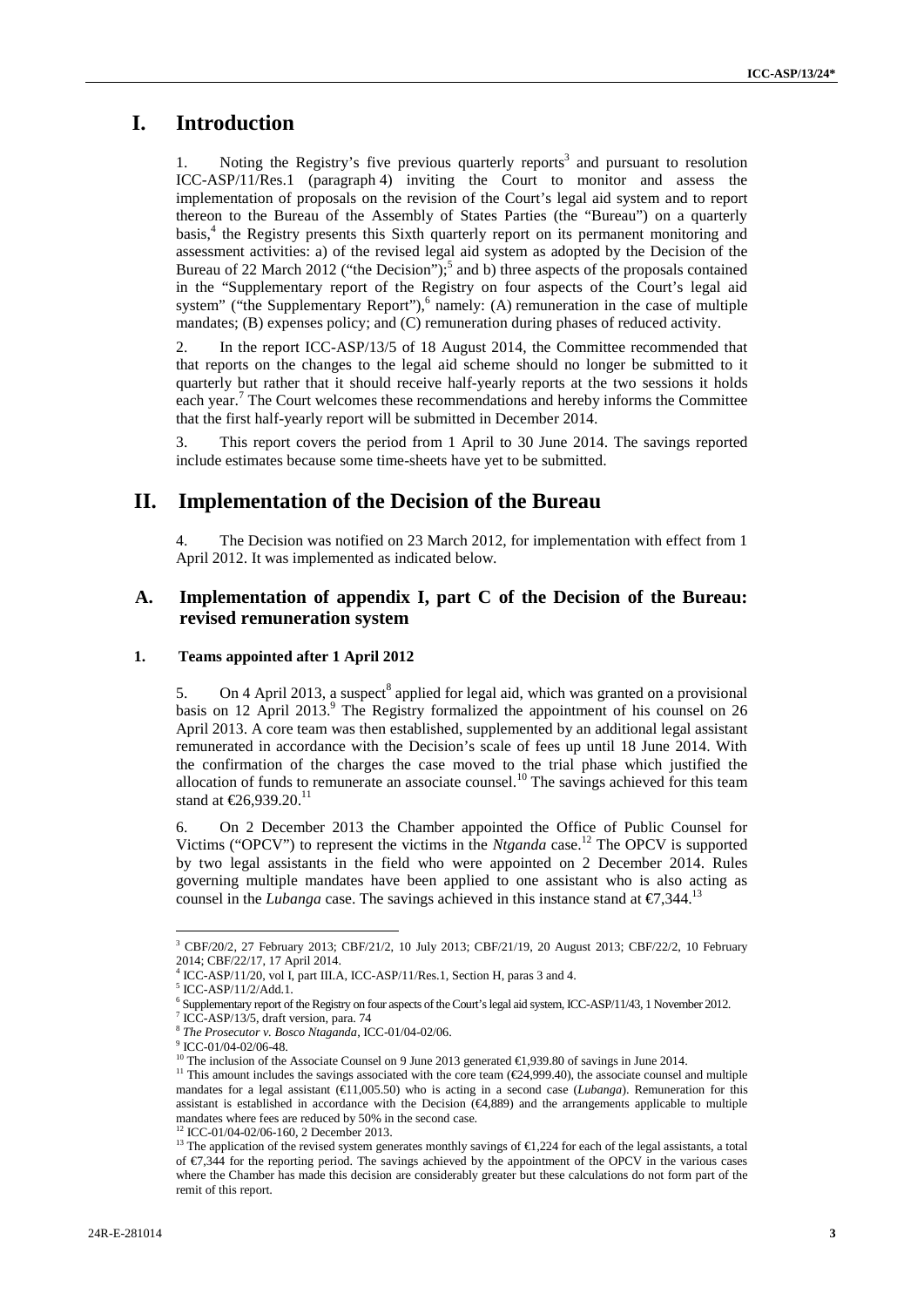7. The OPCV was also appointed in the *Gbagbo* case to represent victims.<sup>14</sup> A legal assistant paid in accordance with the revised system was appointed in June 2012. The resultant savings stand at €7,344.

8. In the  $Bl\acute{e}$  Coudé case,<sup>15</sup> the suspect applied for legal aid, which was granted on a provisional basis by the Decision of 24 April 2014. He has selected his counsel, who will be assisted by a legal assistant and a case manager, all paid in accordance with the revised scale. From 29 March to 30 June 2014 the savings achieved stood at  $\in$  4,816. The OPCV was appointed in the same case to represent the victims<sup>16</sup> and will be assisted by a legal assistant whose appointment took effect from 7 July 2014. The savings achieved in this regard will be set out in the next report.

9. Thus the savings achieved during the period covered by this report stand at €56,443.20.

#### **2. Changes in legal teams**

10. Sub-paragraph 3 (b) of appendix I, part C, requires the Court to implement the revised system following any changes in legal teams during any stage of proceedings, either as a result of individual members or of whole teams being replaced, and where new members are appointed.

11. This aspect was applied to a legal assistant in Mr Gbagbo's team pursuant to a decision granting additional funds, the benefit whereof having been withdrawn on 20 June 2014. The savings achieved for this post between 1 January and 20 June 2014 stood at  $\epsilon$ 7,245.60. Following the decision confirming the charges against Mr Gbagbo, the Defence has additional resources to pay an associate counsel. The savings achieved in this regard will be set out in the next report.

12. Appendix I, Part C was also applied to the case manager (paid in accordance with the revised system)<sup>17</sup> for a team representing victims in the Katanga case. The savings associated with this post stood at  $\text{\textsterling}0,694$  as at 30 June 2014.<sup>18</sup>

13. From 13 March 2014, Mr Katanga's team received additional resources to remunerate an assistant counsel in accordance with the revised scale. The savings achieved in this regard from March until the end of June 2014 stood at  $\epsilon$ 6,667.64.

14. Consequently, the savings achieved as a result of the revised system being applied due to changes to teams stand at  $\text{€16,607,24}.$ 

#### **3. Individual instances of representation**

15. Mr. Saif Al-Islam Gaddafi was granted legal aid on a provisional basis until his means could be assessed and a decision on his indigency status could be rendered. For the period covered by this report, the application of the Decision resulted in savings of €7,833.

16. Madame Simone Gbagbo also received legal aid on a provisional basis subject to certain conditions set out in the Registrar's Decision of 6 April 2014, which set professional fees at  $\Theta$ , 221. The savings achieved in this case stood at  $\Theta$ , 833.

17. Finally, following the death, on 16 January 2014, of one of the legal representatives in the *Bemba* case*,*<sup>19</sup> the Chamber authorized the Registry to appoint the second legal representative to represent the victims.<sup>20</sup> The fact that the deceased counsel has not been replaced is not relevant to this report.

18. These individual instances of representation generated €15,666 in savings during the period covered by the report.

<sup>14</sup> ICC-02/11-01/11-138, 4 June 2012, para. 44.

<sup>15</sup> *The Prosecutor v. Charles Blé Coudé*, ICC-02/11-02/11.

<sup>&</sup>lt;sup>17</sup> The person was appointed on 21 November 2013 following the post vacancy on 20 December 2013.

<sup>&</sup>lt;sup>18</sup> The move from the old to the revised remuneration system generated  $698$  in monthly savings

<sup>&</sup>lt;sup>19</sup> *The Prosecutor v. Jean-Pierre Bemba Gombo*, ICC-01/05-01/08-2961, 5 February 2014.<br><sup>20</sup> *The Prosecutor v. Jean-Pierre Bemba Gombo*, ICC-01/05-01/08-2964.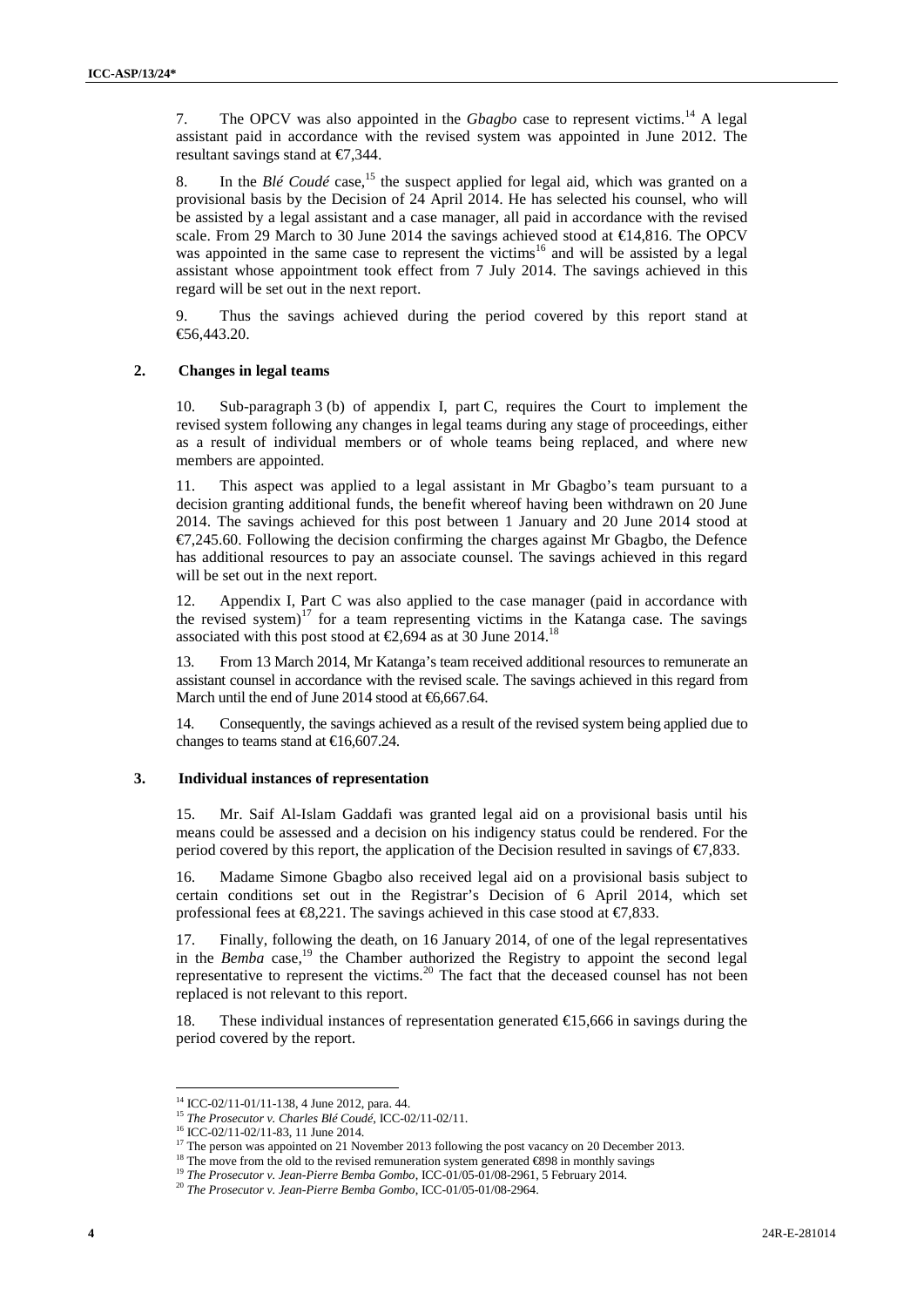### **4. Appointment of duty and** *ad hoc* **counsel**

19. The Registry stated in its previous report that appendix I, part C had been implemented in respect of seven duty counsel generating €6,485.58 in forecast savings. After processing missing time sheets, actual savings of  $\epsilon$ 6,162.48 were reported.  $\epsilon$ 323.10 has to be deducted from the  $66162.48$  to see the actual savings achieved.<sup>21</sup>

20. In addition, the savings associated with the appointment of an independent counsel and a legal assistant for the proceedings brought under article 70 which could not be specified in the previous report stand at  $\Theta$ ,053.84 for the period from January to March 2014. The forecast savings<sup>22</sup> stand at €8,326.15.

21. During the period covered by the report, part C of appendix I was implemented for the 10 duty counsel, generating  $\text{\textsterling}8,096.75$  in savings.<sup>23</sup>

22. The savings associated with the appointment of duty counsel stand at  $\epsilon$ 25,153.64.<sup>24</sup>

### **B. Implementation of appendix I, part D: Deferred implementation of the revised system of remuneration**

23. Paragraph 1, Part A, of appendix  $I^{25}$  and paragraph 5, part  $D^{26}$  of the Decision of the Bureau, were applied to the Defence team of Mr Sang and to two teams tasked with representing victims in the Kenya situation. Savings achieved for the current reporting period total  $\epsilon$ 35,253<sup>27</sup> (excluding savings in respect of the remuneration of associate Defence counsel resulting from multiple mandates, see below).

### **C. Implementation of appendix I, part E: Gradual implementation of the revised system of remuneration**

24. Pursuant to the Decision with respect to teams that, as of 1 April 2002, are allocated to cases where the trial is ongoing, the Court's existing remuneration system will apply until such time as proceedings before the Trial Chamber have been completed and the case is at the appeal phase. Once the proceedings enter the appeal phase, the arrangements for remuneration as set out in appendix I, part E of the Decision of the Bureau will apply.

25. The application of this aspect to a Defence team involved in the situation in the DRC generated savings of  $\in$ 14,199 during the reporting period.<sup>28</sup>

26. In the previous report, the Registry provided details of the gradual implementation of the revised system of remuneration for another Defence team in the situation in the

 $21$  This amount is the difference between the savings forecast and the actual savings.

 $22$  Some of the counsel's time sheets have not yet been submitted. Any additional savings which may be achieved in this regard will be specified in the next report.

Given that five of these counsel have not yet submitted their timesheets, this amount may vary slightly once the time sheets have been received and the relevant documents have been processed. The Registry will clarify this situation in the next report if applicable.<br><sup>24</sup> This smount contract that the situation

This amount corresponds to both actual and potential savings achieved due to the fact that some timesheets have  $\frac{1}{25}$  who untit corresponding to be submitted.

<sup>25</sup> This paragraph provides that:"[t]he revised system of remuneration will apply to those teams whose case progresses to the confirmation of charges hearing or the hearing of the trial. Any new teams or changes thereof will be subject to the immediate implementation of the revised system of remuneration".

 $\frac{26}{10}$  This paragraph explains that "[w]ith respect to teams, which as of 1 April 2012, are allocated to a case where the hearing of the trial has not yet commenced the revised fees will only apply once the hearing of the trial has started. Up until such time the hearing of the trial has not commenced, the teams in such a case will be subject to the

existing remuneration regime of the Court".<br><sup>27</sup> Defence savings have been calculated on the basis of a team composed of one counsel, one legal assistant and one case manager. Calculation of the difference between the old system of payment and the revised scale shows a monthly saving of €4,733, giving €14,199 for the current reporting period. This amount does not take account of savings in the remuneration of associate counsel, which will be included in the part of this report dealing with multiple mandates. As regards savings on the two teams representing victims (each consisting of one counsel and one case manager), these amount to  $\epsilon$ 7,018 per month, namely  $\epsilon$ 21,054 for the current reporting period. This figure is obtained by calculating, for these two teams, the difference between the old payments system and the revised scale.

 $28$  Some timesheets are still pending. Any additional savings to be achieved in this regard will be set out in the next report.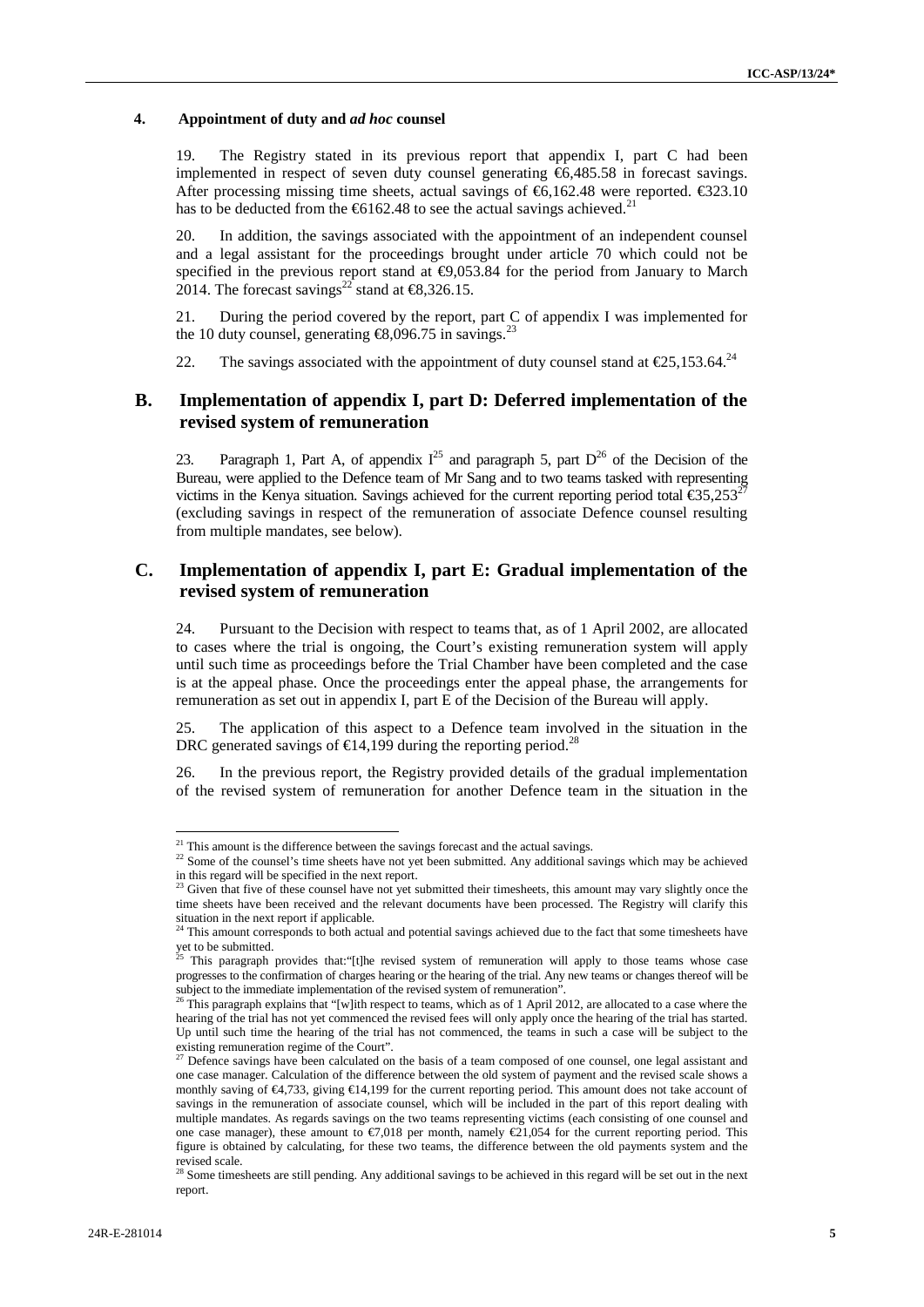DRC<sup>29</sup> and the overpayment of  $\epsilon$ 22,875.70<sup>30</sup> which was due to be paid back by the team. This sum has not yet been recovered. The Registry will report on the associated savings in the next report and will also report on the situation of the two teams responsible for representing the victims in the *Lubanga* case.

### **D. Implementation of the Decision of the Bureau in respect of compensation for professional charges**

27. The payment of such compensation is conditional on strict eligibility criteria<sup>31</sup> and requires supporting documentation to be produced. Four applications are in the process of being examined. Updated information in this regard will be provided in the next report.

## **III. Implementation of the Supplementary Report**

28. The Assembly also asked the Court to include in its quarterly reports its assessment of the implementation performance of the changes arising from the Supplementary Report.<sup>32</sup> namely: a) remuneration in the case of multiple mandates, b) legal aid expenses policy and c) remuneration during phases in which activities are considerably reduced.

### **A. Remuneration in the case of multiple mandates**

29. Various cases of multiple mandates have been outlined in previous reports. The first involved a counsel who asked the Registry to formalize the appointment of a new team member<sup>33</sup> who was already acting as legal assistant in another Defence team.<sup>34</sup> During the reporting period the multiple mandate generated savings of  $\epsilon$ 7,333.50.<sup>35</sup> The second case involved the appointment of a duty counsel to assume a second mandate.<sup>36</sup> Since the mandate of this counsel has been terminated there are no savings to report.

30. A third case of multiple mandates involved an associate counsel in the Kenya situation<sup>37</sup> who was already acting as legal assistant to another team in the situation in the Democratic Republic of the Congo.<sup>38</sup> As of 1 November 2013 the situation was as follows: 100% of the fees in the case arising from the situation in Kenya<sup>39</sup> and 50% in the second case. The savings achieved stand at  $\in$  1,686.50.

31. A further case of multiple mandates has also occurred following the appointment by the OPCV (acting as joint representative for the victims in a case arising from the situation in the DRC) of one legal assistant also acting as counsel in another team.<sup>40</sup> Remuneration was set as follows: 100% of the fees for the role of counsel in the first case<sup>41</sup> and 50% of the fees for acting as a legal assistant in the second case.<sup>42</sup> The savings generated stand at €7,333.50.

<sup>&</sup>lt;sup>29</sup> *The Prosecutor v. Thomas Lubanga Dyilo, ICC-01/04-01/06.* <sup>30</sup> This amount is not included as a saving in this report.

<sup>&</sup>lt;sup>31</sup> Registry's single policy document on the Court's legal aid system, ICC-ASP/12/3, 4 June 2013, paras 129-138.<br><sup>32</sup> See Supplementary report, *supra*, footnote 7.<br><sup>32</sup> See Supplementary report, *supra*, footnote 7.<br><sup>33</sup>

<sup>34</sup> *The Prosecutor v. Thomas Lubanga Dyilo*, ICC-01/04-01/06.

<sup>&</sup>lt;sup>35</sup> The maximum applicable remuneration in this case to a legal assistant is €6,113 per month. The maximum remuneration for the legal assistant in the second case is €4,889 per month pursuant to the Decision. The amount to be paid in the second case has been reduced by 50%.

<sup>36</sup> *The Prosecutor v. Germain Katanga*, ICC-01/04-01/07, and *The Prosecutor v. Jean-Pierre Bemba Gombo*, ICC-01/05-01/08.

<sup>37</sup> *The Prosecutor v. Joshua Arap Sang*, ICC-01/09-01/11.

<sup>38</sup> *The Prosecutor v. German Katanga*, ICC-01/04-01/07 and *The Prosecutor v. Thomas Lubanga Dyilo* ICC- 01/04-01/06.<br><sup>39</sup> The Decision stipulates that the maximum monthly remuneration applicable to the associate counsel is  $\epsilon$ 6,956.

<sup>&</sup>lt;sup>40</sup>The Prosecutor v. Thomas Lubanga Dyilo, ICC-01/04-01/06.<br><sup>41</sup> In this case the maximum remuneration applicable to the two legal representatives from the same team is €10,832 per month (excluding professional fees) under the old system. <sup>42</sup> The maximum remuneration applicable to the legal assistant in this case is €4,889 per month pursuant to the

Decision. The Supplementary Report reduces remuneration for the second case by 50%.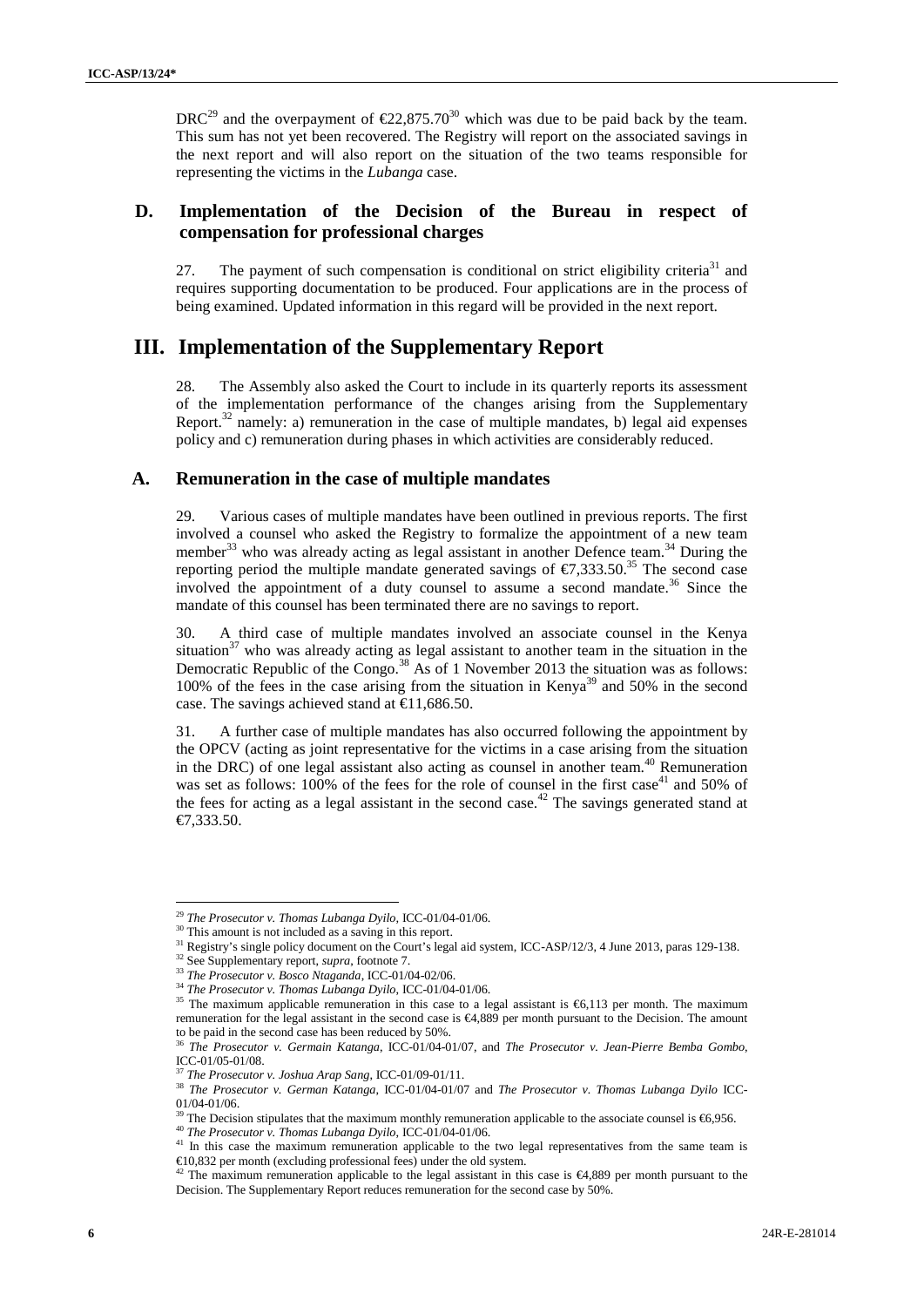32. Finally, the applicable system for multiple mandates was also applied, at different times, to three members of a team in case ICC-01/09-01/13, generating savings of €23,784.58 from 1 January to 30 June 2014.

33. The revision generated  $\epsilon$ 50,138.08 in savings for multiple mandates.

#### **B. Legal aid expenses policy**

34. The Registry has implemented the measures relating to the flat-rate allowance<sup>43</sup> to cover the expenses of the 23 legal teams acting under the legal aid system apart from those in case ICC-01/09-01/13<sup>44</sup> for whom the savings are given below. The reduction in the allowance allowed savings of  $67,000^{45}$  to be made during the reporting period.

### **C. Remuneration during periods of reduced activity**

35. There have been no judicial developments to trigger implementation of this aspect of the Supplementary report.

# **IV. Savings made in proceedings brought under article 70 of the Rome Statute**

36. In the context of the proceedings in case ICC-01/09-01/13, the scale of legal aid per team has been set at €8,542 per month (fees excluding professional charges) plus €1,000 per month for expenses. Four suspects have received legal aid in this case. If legal aid in this case had been calculated in accordance with the parameters applied to proceedings brought under article 5 of the Rome Statute during the Pre-Trial phase, defence costs for each team would stand at  $\epsilon 20,084$  per month;  $\epsilon 17,084^{46}$  for fees and  $\epsilon 3,000$  for expenses. Therefore, during the period covered by the report, the savings achieved stand at  $\text{ } \infty 26,504.^{47}$ 

37. The Registry wishes to point out that in a Decision dated 20 May 2014, the Presidency<sup>48</sup> ordered the Registrar to pay advances to Mr Bemba's Defence team in the context of proceedings brought under article  $70<sup>49</sup>$  for four months, which are managed in accordance with legal aid and of an amount which is deemed appropriate, to be reimbursed in full. The team was thus allocated the same funds as those allocated to each of the afore mentioned teams in the case. Given that these funds constitute advances, the Registry has not included them in the report.

# **V. Savings achieved since the entry into force of the amendments**

38. The Registry hereby informs the Bureau and the Committee that its permanent oversight and evaluation activities involving the Court's legal aid scheme as amended by the Bureau in its Decision of 22 March 2014 and amended with the implementation of the proposals included in the Supplementary Report, allowed savings of **€406,964.16** to be achieved between 1 April and 30 June 2015. A breakdown is provided in the table below.

<sup>&</sup>lt;sup>43</sup> The monthly allowance allocated to each team under the old system was  $\epsilon 4,000$ . It was reduced to  $\epsilon 3,000$  per month per team in the Supplementary Report.

<sup>&</sup>lt;sup>44</sup> For these teams the total allowance stands at  $\bigoplus$ ,000 per month whereas that applied to the other teams is set at  $\bigoplus$ ,000 in accordance with the Supplementary Report.

<sup>&</sup>lt;sup>45</sup> Since one team was established in June 2014, the monthly allowance will only apply to it from that point. The savings achieved are calculated as follows: ( $[\text{€}1,000 \times 22] \times 3$ ) +  $\text{€}1,000$ ).

This amount corresponds to the Defence costs for proceedings brought under article 5 during the Pre-Trial phase and pursuant to the Decision: one counsel ( $\infty$ 321), one legal assistant ( $\infty$ 4,889) and a case manager ( $\infty$ 3,974). <sup>47</sup> The monthly Defence costs applied to the four teams in case ICC-01/09-01/13 stands at  $\infty$ 8,168

 $4 \times$  [ $\bigoplus$ ,542 +  $\bigoplus$ ,000]. This amount will be  $\bigoplus$  14,504 for the three months covered by this report. If the Decision and Supplementary Report were to be applied, the amount would be €80,336 per month for the four teams, €241,008 for the three months covered by this report in other words.  $48$  ICC-RoC85-01/13-21-Corr-Red 12-06-2014.  $49$  ICC-01/09-01/13.